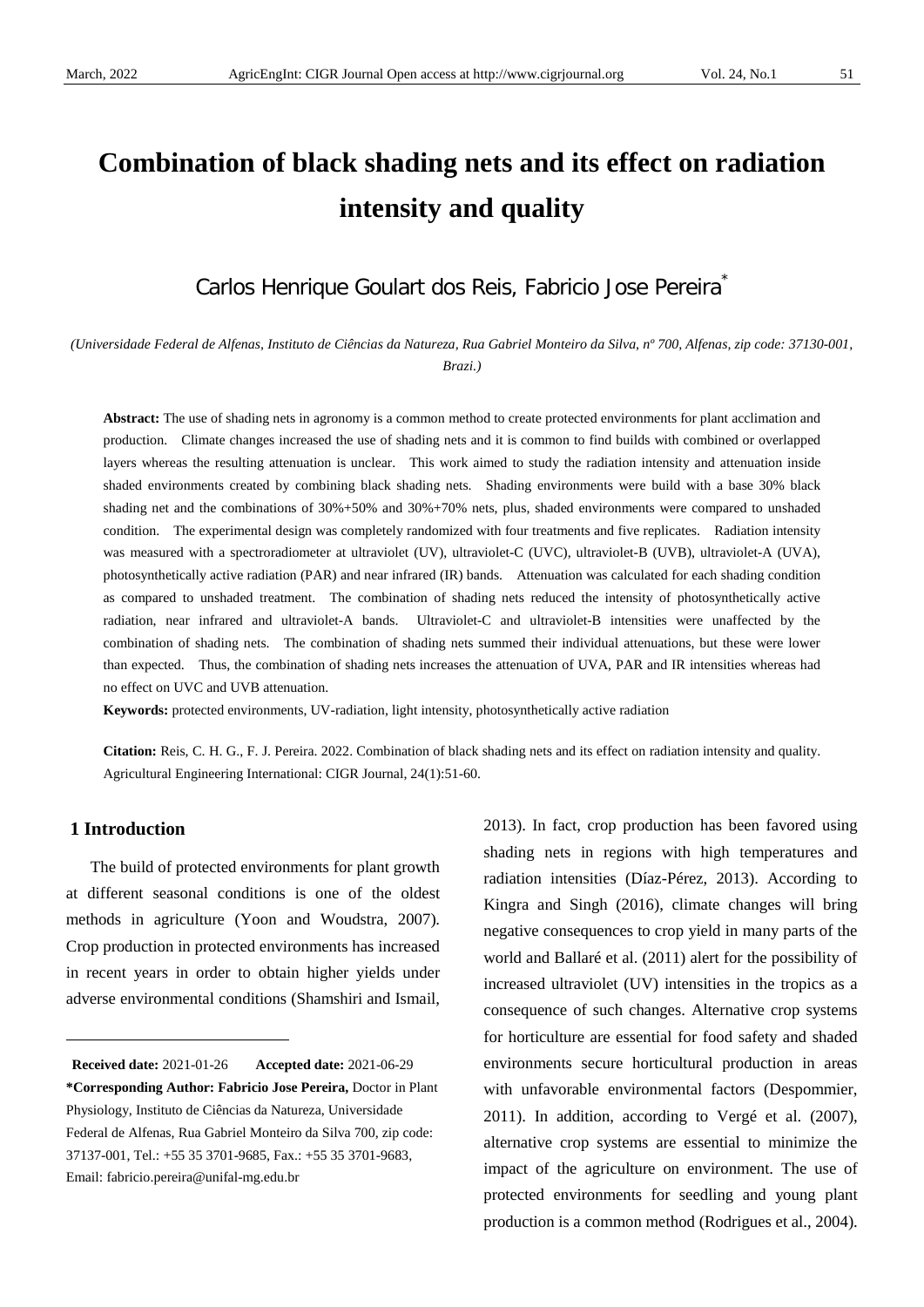Moreover, climate changes are already limiting crop production (Kingra and Singh, 2016) and protected environments as those built with shading nets may favor plant production during initial developmental stages (Conforto and Contin, 2009; Gonçalves et al., 2016). The demand for seedlings for reforestation is also increasing worldwide and building shaded environments for its production, near to reforestation areas, may benefit these systems (Rodrigues et al., 2004).

Efficiency on controlled environments requires understanding and adjusting their microclimate variables (Castellano et al., 2006; Teitel et al., 2012). Horticultural systems in hot climates also take advantage of reduced maximum and mean temperatures under shading nets (Díaz-Pérez, 2013; Kittas et al., 2012; Santos et al., 2010). Shaded environments lower water consumption as plants under these conditions show reduced water loss. There are many examples where shaded environments can benefit horticultural production. For instance, shaded environments increased the yield of tomato plants which showed higher number of fruits, increased leaf area and fewer diseases (Kittas et al., 2012). Ornamental horticulture can take benefit from shading nets because these environments favor shoot growth and delay flowering (Alhajhoj and Munir, 2016). Furthermore, crop production inside shaded environments prevent the invasion by insects, significantly reducing the application of pesticides providing healthy conditions for producers and safety for products (Castellano et al., 2006; Muñoz et al., 1999).

Black shading nets provide efficient radiation reduction at lower costs when compared with the expensive aluminum-coated ones (Santos et al., 2010). Moreover, it is possible to find different types of shading nets with different levels of attenuation and colors (Kotilainen et al., 2018; Morales et al., 2018; Nesi et al., 2013)**.** However, the necessity of shaded environments for the production of many species remains unclear (Mazzini-Guedes and Pivetta, 2014). Producers or researchers often appeal to overlapping shading nets in order to obtain desired shading intensities (Souza et al., 2016). However, one question comes from this situation: how overlapping shading nets affect the refracted radiation?

The hypothesis of this work is that, by overlapping shading nets, their attenuation capacities will be partially summed and both radiation intensity and quality inside the shaded environment will be modified. Thus, the objective of this work was to investigate the radiation quality and intensity inside shaded environments built by combining black shading nets.

#### **2 Materials and methods**

The study was carried out at the experimental area of the Universidade Federal de Alfenas, located at the Alfenas city, in the State of Minas Gerais, at the southeast region of Brazil  $(21°25'15.54"S)$ 45°58'55.76"W). The climate type is humid subtropical with dry winter and temperate summer (Cwb) according to Köppen classification (Alvares et al., 2013). Black shading net with 30% atteuation was used to build a shaded environment of  $150 \text{ m}^2$  and  $1.9 \text{ m}$  in height. The structure was then sundered in three sections as follows: 1) 30% shading net, 2) combined 30%+50% shading nets, 3) combined 30%+70% shading nets. Thus, we evaluated four radiation conditions: unshaded (outside the shaded environment), 30%, 30%+50%, 30%+70% shaded conditions. Black shading nets used in this experiment were composed of polyethylene with mesh arrangements as shown in Figure 1.

The radiation intensity was measured with a portable spectroradiometer SPR-4002 (Luzchem Research Inc., Ottawa, Canada) with spectral amplitude between 230- 870 nm. Measurements were performed at a height of 1.5 m, between 12-13 p. m. and under cloudless sky. Table 1 shows climatic data for sampling dates collected from a weather station located close to the experimental area (Sismet, 2019). The experimental design was completely randomized with four treatments and five replicates. Samples were taken at each 30 s intervals for 2 min. Further, data were separated into three sections as follows: ultraviolet radiation  $(UV = 230-400$  nm), photosynthetically active radiation (PAR = 400-750 nm) and infrared  $(IR = 750-870 \text{ nm})$ . The UV section was also subdivided as follows: ultraviolet-C (UVC; 230-280 nm), ultraviolet-B (UVB; 280-300 nm) and ultraviolet-A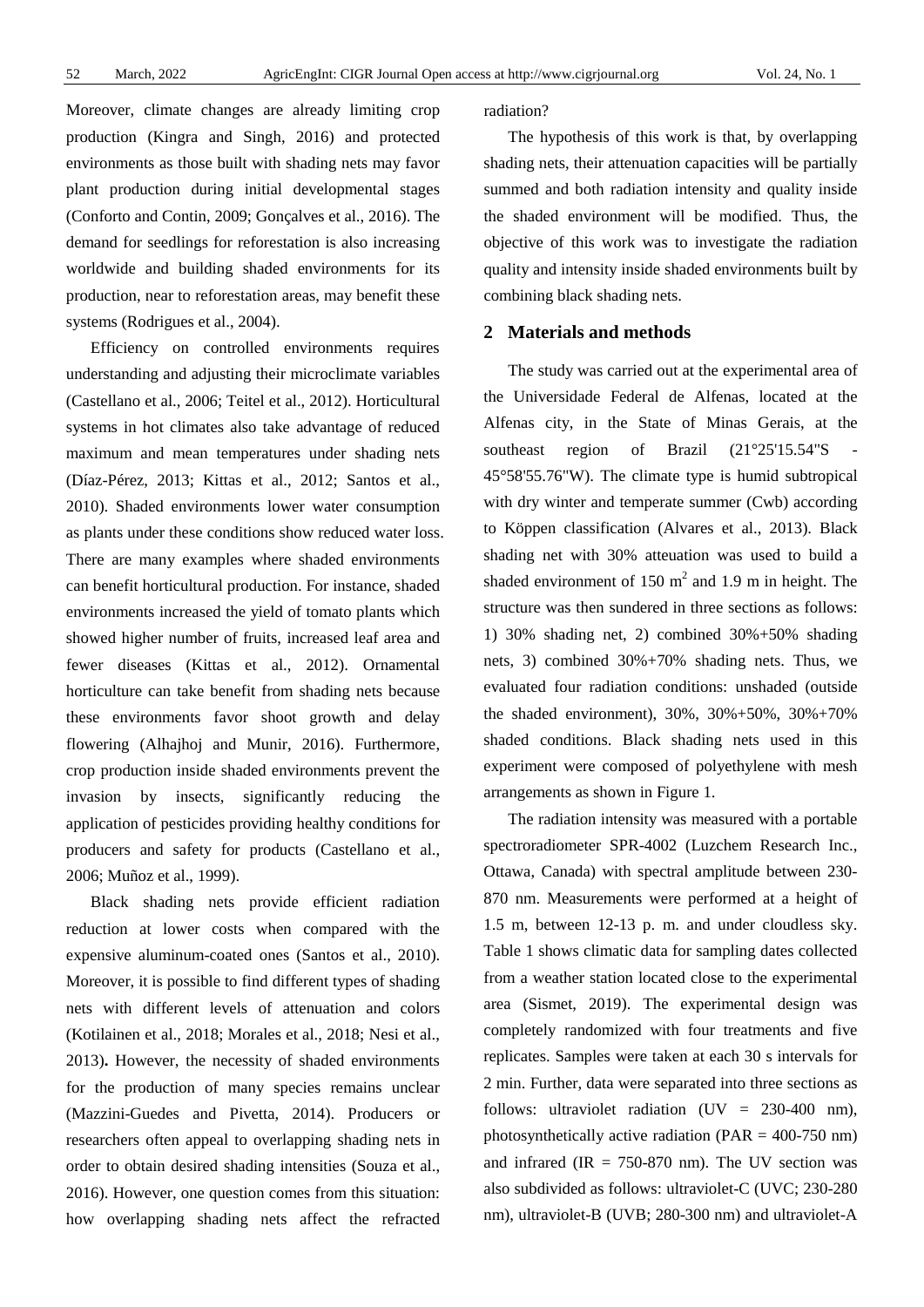



(A) 30% attenuation capacities (B) 50% attenuation capacities (C) 70% attenuation capacities

| Figure 1 Black shading nets used in the experiment |
|----------------------------------------------------|
| Table 1 Environmental data at sampling dates       |

| Sampling Date | $T (^{\circ}C)$ | $T_{\text{max}}$ (°C) | $T_{min} (^{\circ}C)$ | $RH$ (%) | Wind Speed $(Km h^{-1})$ |
|---------------|-----------------|-----------------------|-----------------------|----------|--------------------------|
| 19-04-2018    | 20.9            | 25.8                  | 17.4                  | 63       | 19.3                     |
| 22-08-2018    | 19.6            | 25.4                  | 14.3                  | 49       | 9.7                      |

Note: T = Daily mean temperature;  $T_{max}$  = Maximum temperature;  $T_{min}$  = Minimal temperature; RH = Air relative humidity.

The shading effect of each environment was considered as the attenuation of the radiation intensity as compared with unshaded condition. Thus, for each wavelength band the attenuation was calculated as follows:

$$
AT=[(FS-SE)/FS] \times 100 \tag{1}
$$

Where,

*AT*= attenuation at a given band (%);

 $FS =$  radiation intensity in unshaded condition of a given band;

*SE*= radiation intensity under each shaded conditions at a given band.

The predicted shading capacity for combined nets was considered as the sum of individual shading capacities of each net, since it is common to find such calculations.

Data were first evaluated for the normal distribution by the Shapiro-Wilk test (all variables showed normal distribution) and then submitted to one-way ANOVA. Means were compared by the Scott-Knott test to  $p<0.05$ , or regression analysis using Sisvar Software version 5.6 (Ferreira, 2019).

Shading nets significantly reduced the radiation intensity as compared to unshaded condition (Figure 2a). Curve slopes show that all treatments provided higher intensities at PAR as compared to IR and UV bands (Figure 2a). Moreover, attenuation depends on the radiation band as it was much higher for PAR as compared to UV or IR bands (Figure 2b).

Combination of shading nets showed partially summed effects (Figure 2c and Figure 3d). Although values of 30% shading were close to their predicted attenuation (Figure 3d), the 30%+50% treatment showed 73.10% attenuation and 30%+70% treatment promoted 83.69% attenuation (Figure 2d and Figure 3d). In addition, attenuation did not show significant variation along wavelengths on PAR band (Figure 2c and 2d). Combined shading nets also reduced IR intensity with partial summed attenuation (Figure 2e and Figure 3e). Attenuation under IR band was also increased by combined shading nets, and shorter wavelengths in IR showed higher attenuation as compared to longer ones (Figure 2f and Figure 3e). Attenuation in the general band shows results similar to PAR band (Figure 3f).

#### **3 Results**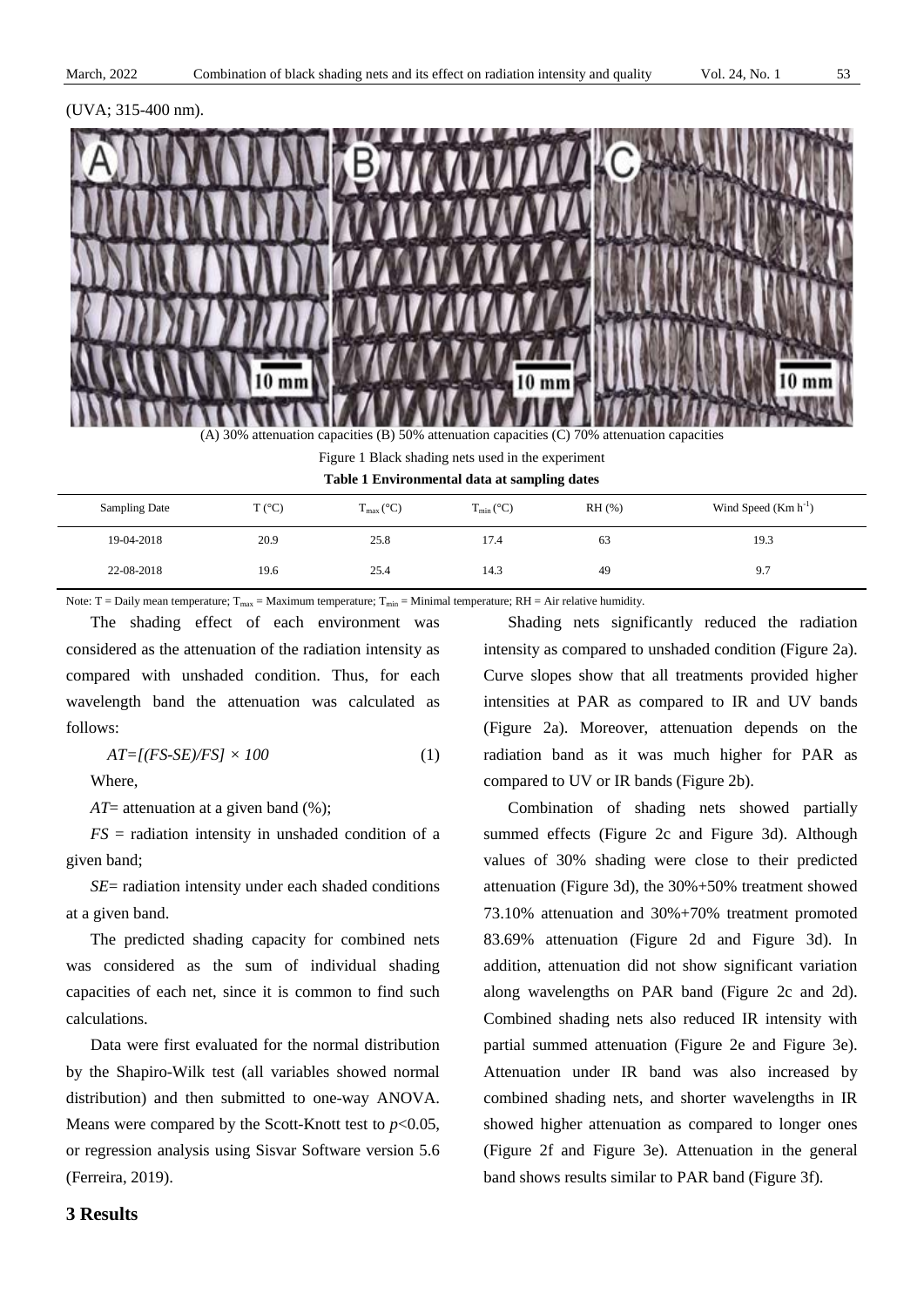

(A) Detailed general radiation intensity (B) Detailed general radiation attenuation (C) Detailed PAR radiation intensity (D) Detailed PAR radiation attenuation (E) Detailed IR radiation intensity (F) Detailed IR radiation attenuation Figure 2 Radiation's intensity and attenuation spectra for General, PAR and IR bands.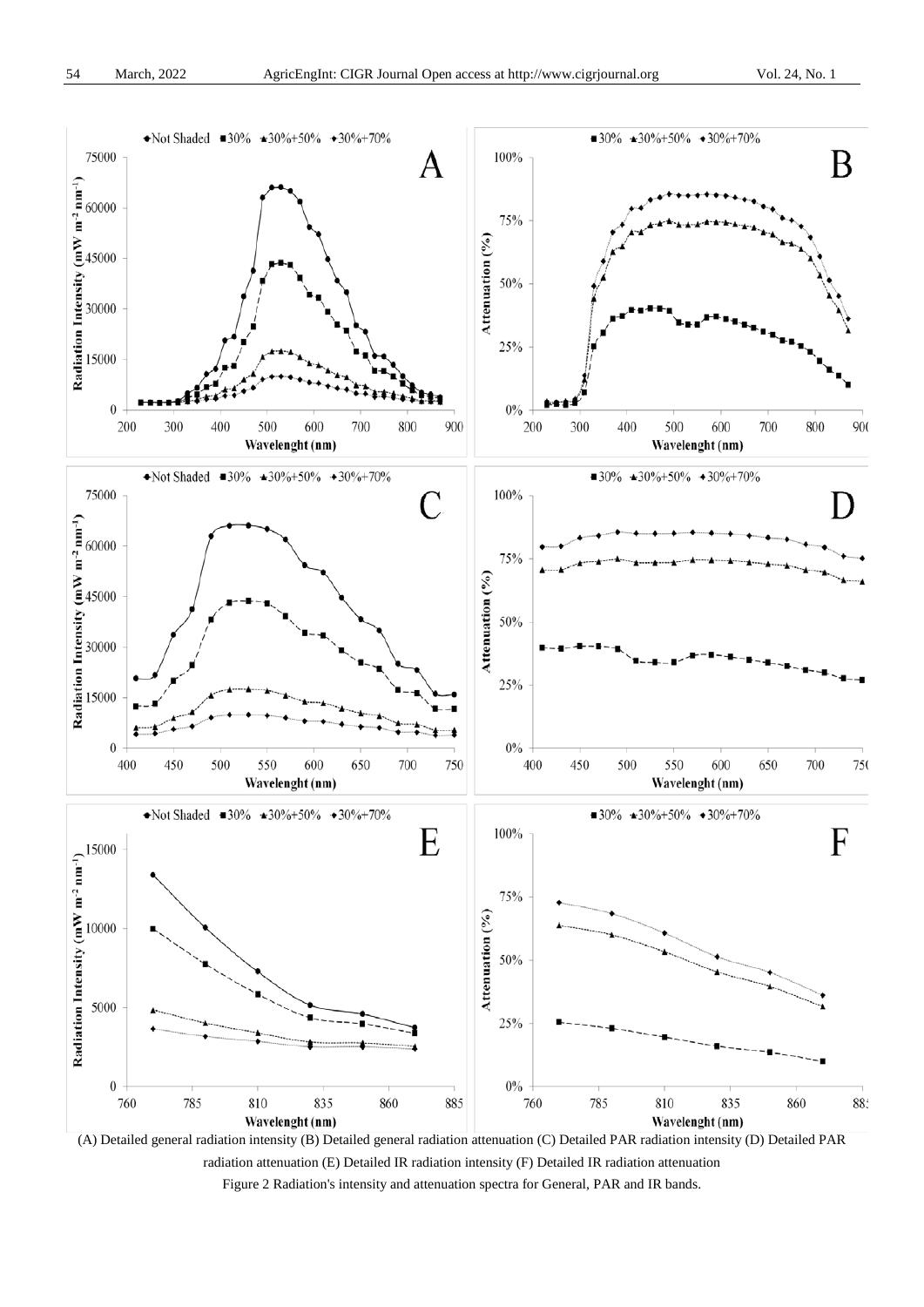

band (F) attenuation of general spectrum

Figure 3 Mean attenuation of radiation intensity at different shading conditions and wavelength bands.

Note: UVC (230-280 nm); UVB (280-300 nm); UVA (315-400 nm); PAR = Photosynthetic Active Radiation (400-750 nm); IR = Infrared (750-870 nm); General = All Spectre (230-870 nm). Data is shown as means ± standard deviation. Different letters are significantly different according to Scott-Knott test for  $p$ <0.01.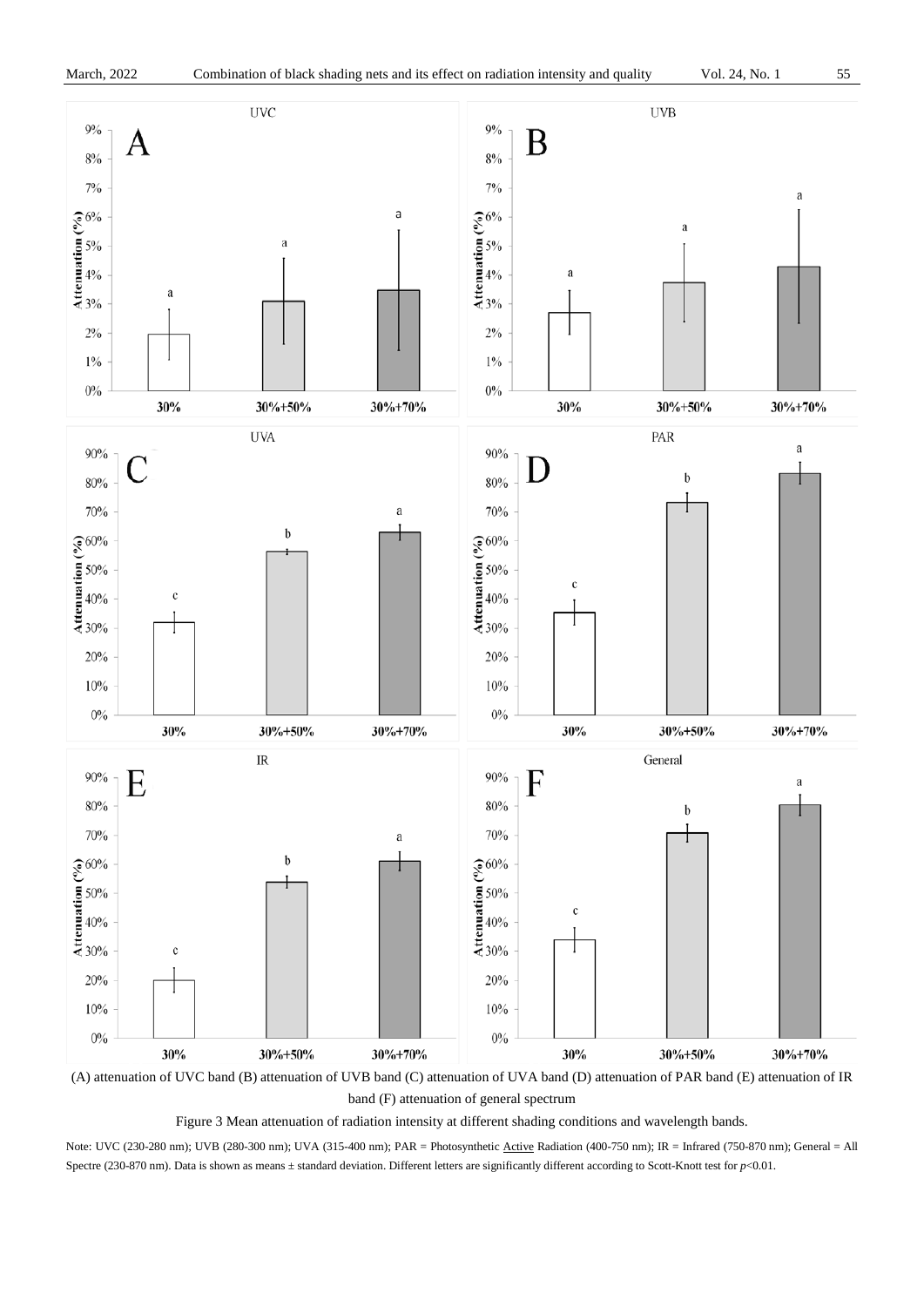

(A) Detailed UVC intensity (B) Detailed UVC attenuation (C) Detailed UVB intensity (D) Detailed UVB attenuation (E) Detailed UVA intensity (F) Detailed UVA attenuation

Figure 4 Radiation intensity and attenuation spectra for UVC, UVB and UVA bands.

The UVC intensity showed higher means at shorter wavelengths (Figure 4a). Attenuation of UVC showed fluctuations along wavelengths but combination of shading nets promoted no significant modifications for this variable (Figure 3a and Figure 4a). In addition, longer wavelengths decreased UVC intensity whereas increased UVB and UVA intensities (Figure 4). Shading nets did not decrease UVB intensity as well as the combination of shading nets not increased attenuation at this band (Figure 3b, Figure 4c and Table 2). Attenuation for UVB band showed fluctuations along the wavelengths (Figure 4d). Shading nets reduced UVA intensity and their combination increased the attenuation effect (Figure 3c, Figure 4e, Figure 4f and Table 2). The UVA band showed fluctuations along wavelengths, and increased attenuation at longer wavelengths (Figure 4f).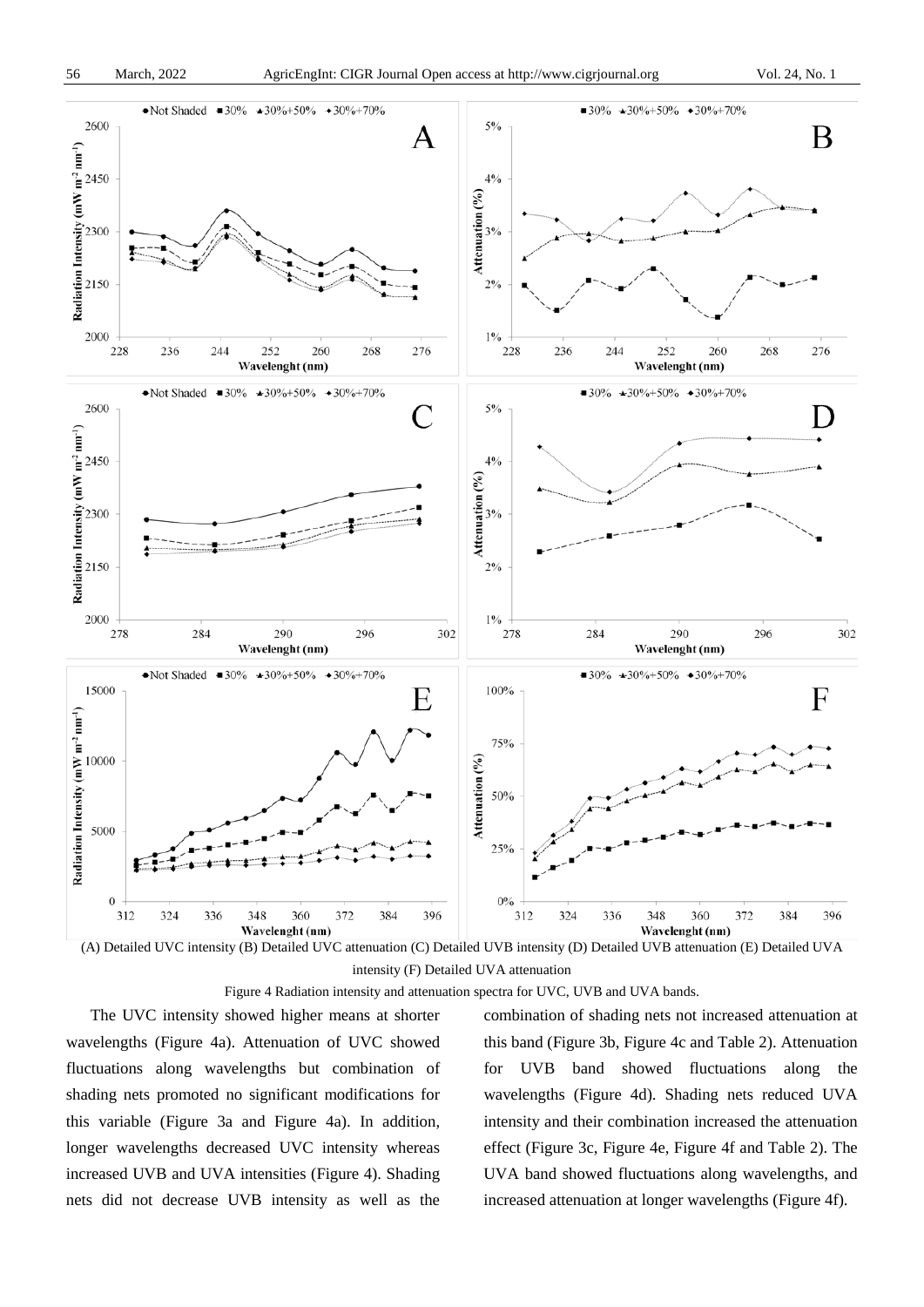Combination of shading nets reduced the UV, PAR and IR intensities (Table 3). Nonetheless, the UV reduction was related to a lower UVA intensity since no effect was found for UVC and UVB intensities (Tables 2 and 3). The combination of shading nets promoted higher attenuation in PAR intensity when compared to UV bands (Figure 5).

| Table 2 Detailed UV intensities measured at different shading conditions with combined shading nets |  |  |  |
|-----------------------------------------------------------------------------------------------------|--|--|--|
|-----------------------------------------------------------------------------------------------------|--|--|--|

| Treatments    | <b>UVC</b><br>$(W m^{-2} nm^{-1})$ | UVB<br>$(W m^{-2} nm^{-1})$ | <b>UVA</b><br>$(W m^{-2} nm^{-1})$ |
|---------------|------------------------------------|-----------------------------|------------------------------------|
| Unshaded      | $2.26 \pm 0.16$ a                  | $2.32 \pm 0.17$ a           | $7.52 \pm 0.80$ a                  |
| 30%           | $2.22 \pm 0.17$ a                  | $2.26 \pm 0.18$ a           | $5.09 \pm 0.37$ b                  |
| $30\% + 50\%$ | $2.19 \pm 0.19$ a                  | $2.23 \pm 0.19$ a           | $3.28 \pm 0.39$ c                  |
| $30\% + 70\%$ | $2.18 \pm 0.20$ a                  | $2.22 \pm 0.21$ a           | $2.76 \pm 0.18$ d                  |

Note: UVC = Ultraviolet-C (230-280 nm), UVB = Ultraviolet-B (280-300 nm) and UVA = Ultraviolet-A (315-400 nm). Data is shown as means ± standard deviation. Different letters are significantly different according to Scott-Knott test for *p*<0.01.

**Table 3 Radiation intensity measured at different bands and combined shading nets**

| <b>Treatments</b> | General<br>$(W m^{-2} nm^{-1})$ | UV<br>$(W m^{-2} nm^{-1})$ | <b>PAR</b><br>$(W m^{-2} nm^{-1})$ | Ir<br>$(W m^{-2} nm^{-1})$ |
|-------------------|---------------------------------|----------------------------|------------------------------------|----------------------------|
| Unshaded          | $25.28 + 2.41$ a                | $5.09 + 0.51$ a            | $41.35 + 3.91$ a                   | $7.37 + 0.75$ a            |
| 30%               | $16.64 + 1.52$ b                | $3.76 + 0.27$ b            | $26.67 \pm 2.49 b$                 | 5.88 $\pm$ 0.49 b          |
| $30\% + 50\%$     | $7.45 + 1.44$ c                 | $2.79 + 0.29c$             | $11.12 + 2.34c$                    | $3.40 + 0.47$ c            |
| $30\% + 70\%$     | $4.88 \pm 0.68$ d               | $2.50 \pm 0.18$ c          | $6.75 \pm 1.19$ d                  | $2.85 + 0.25$ d            |

Note: General = All Spectre (230-870 nm); UV = Ultraviolet (230-400 nm); PAR = Photosynthetic Active Radiation (400-750 nm); Ir = Near Infrared (750-870 nm). Data is shown as means ± standard deviation. Different letters are significantly different according to Scott-Knott test for *p*<0.01.



Note: Data is shown as means  $\pm$  standard deviation. Different letters are significantly different according to Scott-Knott test for *p*<0.01.4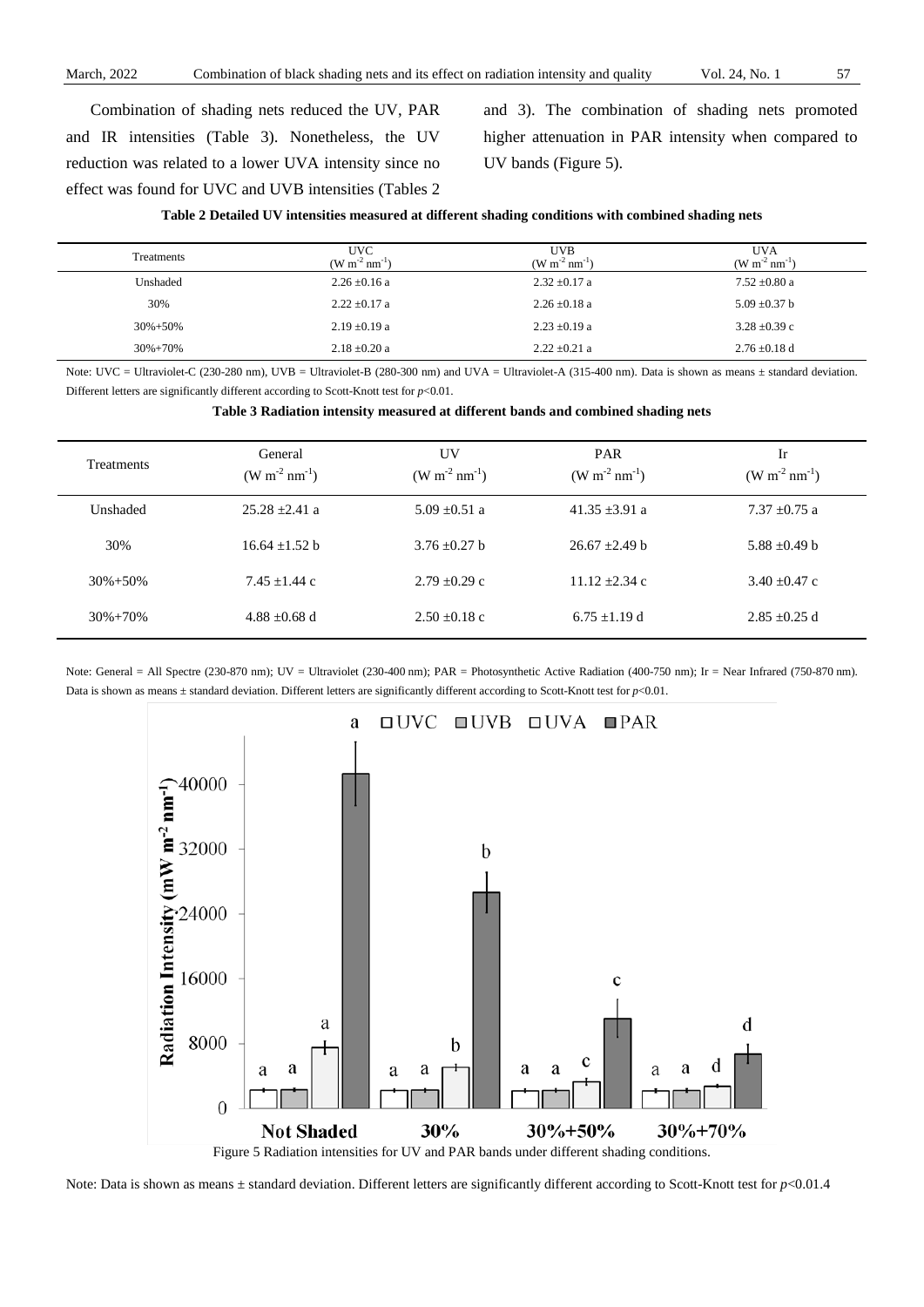## **4 Discussion**

Results showed that variation was found for predicted and real attenuation depending on the wavelength band. In fact, real attenuation is often different from predicted shading effect in commercial shading nets (Castellano et al., 2006; Santos et al., 2010). Although PAR and IR bands were efficiently attenuated by all combinations of shading nets, most of UV bands showed little or no reduction. Thus, it is important to properly choose the shading net type for specific purposes as long as combining shading nets do not effectively sum their attenuation for UV band.

Apart from the type of shading net, other variables may influence its attenuation capacity. For instance, Castellano et al. (2006) showed that the shading capacity varies along the day depending on the course of the sun. According to Montero et al. (2001), the attenuation of shading nets is related to the angle of incidence of the radiation. Cohen and Fuchs (1999) also reported the influence of the three-dimensional structure of shading nets in their radiometric properties. In this study, midday times were preferred for measurements because the solar radiation was at the most perpendicular angle of incidence. Morales et al. (2018) showed higher radiation intensity at noon in measurements taken along the day. Thus, sun position may not have influenced the results of this work because evaluations were taken at midday.

The reduction of UV intensity is always of interest to protect plants against its damaging effects. In fact, UV radiation damages DNA structure, cell membranes and photosynthetic apparatus and plant survival depends on metabolic adjustments under UV stress (Jansen et al., 1998; Nawkar et al., 2013; Neugart and Schreiner, 2018; Romanatti et al., 2019). It is important to note that UVC and UVB bands were not significantly reduced by any combination of shading nets used in this experiment. Moreover, significant reduction of PAR or general bands may be misleading, causing health risks and even errors in the interpretation of experimental data. A proportional increase in UV in relation to PAR can induce progressive damage to plants grown under shaded

environments because energy balance is altered. Thus, the energy produced by photosynthesis may not be sufficient to repair UV-induced damage and still promote growth. On the other hand, modifications on UVB: PAR ratio promotes changes in canopy architecture, organ morphology and metabolism (Robson et al., 2015). In addition, Vidović et al. (2015) show alterations in photosynthesis, phenols content and antioxidant system in plants submitted to different UVB: PAR ratio. According to Kotilainen et al. (2018) considerable variation at the ratio between radiation bands is caused by shading nets. Therefore, it is highly recommended to investigate the attenuation properties of shading nets used and, if possible, radiation measurements must be performed.

The IR band was significantly reduced by combinations of shading nets, and this may contribute for lowering the temperature inside shaded environments. Several studies showed that shaded environments reduce internal temperatures providing conditions to grow temperate species (Cohen and Fuchs, 1999; Díaz-Pérez, 2013; Santos et al., 2010). In addition, the arrangement of the shading nets showed little effect on the increase of internal temperature because it still permits adequate ventilation (Teitel et al., 2012). Thus, the combination of different shading nets may also reduce the internal temperature and still permits ventilation which is important for plant production.

Previous works showed that physical properties of the shading nets significantly affect its shading capacity. Color, texture, porosity and the type of material are the main characteristics which determine shading efficiency (Abdel-Ghany et al., 2016; Abdel-Ghany and Al-Helal, 2010; Al-Helal and Abdel-Ghany, 2011; Castellano et al., 2008, 2006). Castellano et al. (2008) used comprehensive models to show the correlation between the net porosity and shading capacity. The threedimensional structure of the shading net affects the refracted and reflected radiations (Abdel-Ghany and Al-Helal, 2010). The attenuation capacity of shading nets varies along the day, under different climates and seasons, among other factors (Al-Helal and Abdel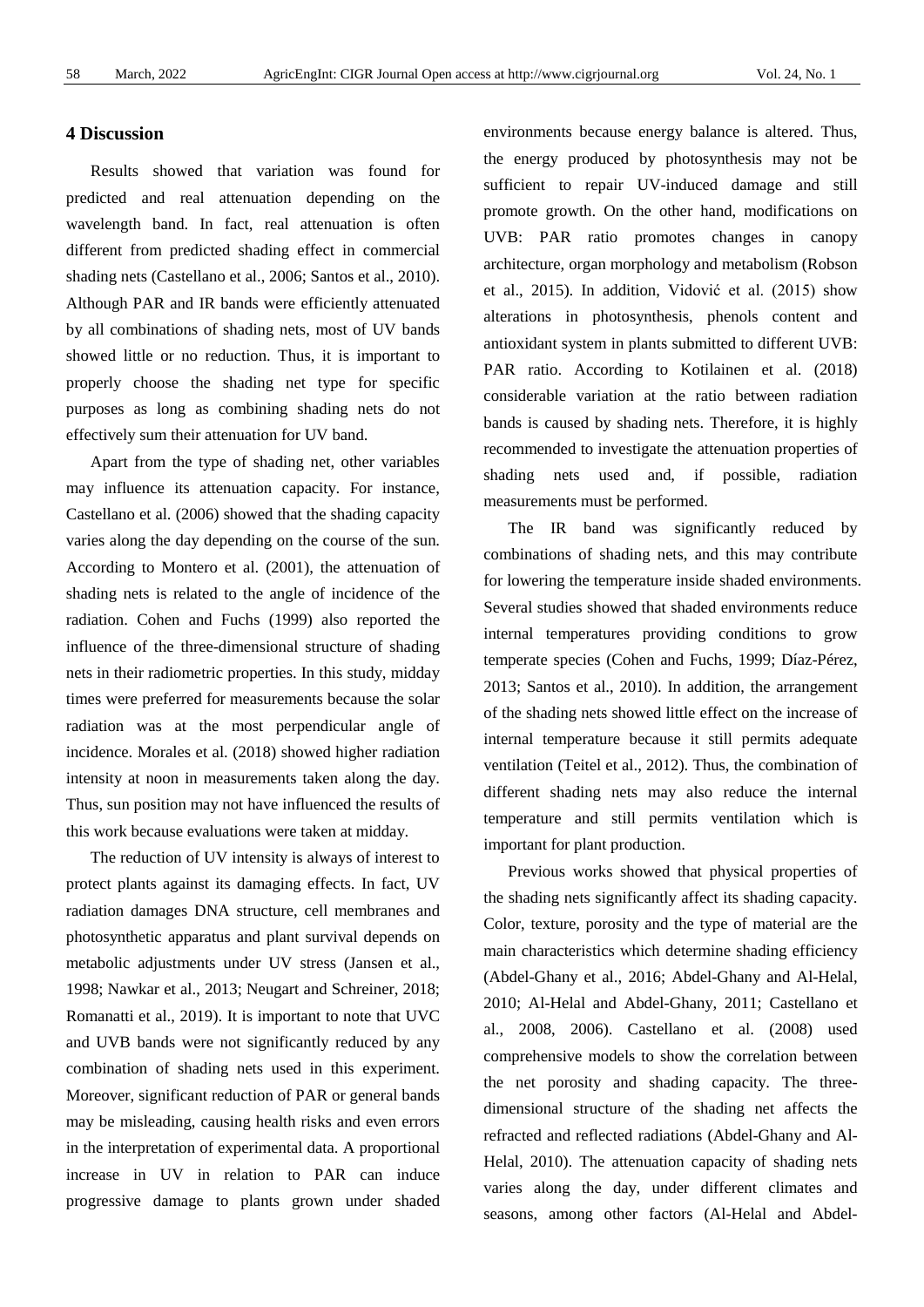Ghany, 2011). According to Stagnari et al. (2018), changes in the quality of radiation inside shaded environments can produce effects on plant morphology, physiology and biochemical content. Likewise, Morales et al. (2018) reported changes in the morphology and productivity in *Physalis ixocarpa* in response to changes in the quality of radiation. Thus, further studies must be performed to investigate the effects of combined shading nets in plants.

# **5 Conclusions**

Combination of black shading nets provides partial summation of individual attenuations and is effective to reduce UVA, PAR and IR intensities. Combination of shading nets promotes no effects in UVC and UVB bands. It is necessary to measure the actual shading level promoted by the combination of shading nets to avoid misleading interpretation of experiments or plant growth conditions. The combination of shading nets can be an effective method to promote higher shading levels in experimental and agricultural systems.

#### **Declaration of Interests**

The authors declare no conflict of interest

# **Acknowledgments**

The authors thank CNPq [Conselho Nacional de Desenvolvimento Científico e Tecnológico (National Counsel of Technological and Scientific Development)] and FAPEMIG [Fundação de Amparo à Pesquisa do estado de Minas Gerais (Minas Gerais State Research Foundation)] for funding and research grants awarded to complete the present study.

## **References**

- Abdel-Ghany, A. M., and I. M. Al-Helal. 2010. Characterization of solar radiation transmission through plastic shading nets. *Solar Energy Materials and Solar Cells*, 94(8): 1371–1378.
- Abdel-Ghany, A. M., I. M. Al-Helal, P. Picuno, and M. R. Shady. 2016. Modified plastic net-houses as alternative agricultural structures for saving energy and water in hot and sunny

regions. *Renewable Energy*, 93(1): 332–339.

- Al-Helal, I. M., and A. M. Abdel-Ghany. 2011. Measuring and evaluating solar radiative properties of plastic shading nets. *Solar Energy Materials and Solar Cells*, 95(2): 677–683.
- Alhajhoj, M. R., and M. Munir. 2016. Growth, flowering and dry matter partitioning response of mid-flowering snapdragon cultivar liberty white grown under different light gradients. *Pakistan Journal of Botany*, 48(4): 1481–1487.
- Alvares, C. A., J. L. Stape, P. C. Sentelhas, J. L. De Moraes Gonçalves, and G. Sparovek. 2013. Köppen's climate classification map for Brazil. *Meteorologische Zeitschrift*, 22(6): 711-728.
- Ballaré, C. L., M. M. Caldwell, S. D. Flint, S. A. Robinson, and J. F. Bornman. 2011. Effects of solar ultraviolet radiation on terrestrial ecosystems. Patterns, mechanisms, and interactions with climate change. *Photochemical and Photobiological Sciences*, 10(2): 226–241.
- Castellano, S., A. Candura, and G. S. Mugnozza. 2008. Relationship between solidity ratio, colour and shading effect of agricultural nets. *Acta Horticulturae*, 801(1): 253– 258.
- Castellano, S., G. Russo, and G. S. Mugnozza. 2006. The Influence of construction parameters on radiometric performances of agricultural nets. *Acta Horticulturae*, 718(1): 283–290.
- Cohen, S., and M. Fuchs. 1999. Measuring and predicting radiometric properties of reflective shade nets and thermal screens. *Journal of Agricultural and Engineering Research*, 73(3): 245–255.
- Conforto, E. C., and D. R. Contin. 2009. Desenvolvimento do açaizeiro de terra firme, cultivar pará, sob atenuação da radiação solar em fase de viveiro. *Bragantia*, 68(4): 979– 983.
- Despommier, D. 2011. The vertical farm: Controlled environment agriculture carried out in tall buildings would create greater food safety and security for large urban populations. *Journal fur Verbraucherschutz und Lebensmittelsicherheit*, 6(2): 233–236.
- Díaz-Pérez, J. C. 2013. Bell pepper (Capsicum annum L.) crop as affected by Shade level: Microenvironment, plant growth, leaf gas exchange, and leaf mineral nutrient concentration. *HortScience*, 48(2): 175–182.
- Ferreira, D. F. 2019. Sisvar: A computer analysis system to fixed effects split plot type designs. *Revista Brasileira de Biometria*, 37(4): 529.
- Gonçalves, G. G., W. H. S. Takata, L. C. Ming, R. A. Campos, E. Ribeiro, and M. I. Ferreira. 2016. Early development and gas exchange of Ficus adhatodifolia Schott under different levels of shading. *Acta Horticulturae*, 1125(1): 109–112.
- Jansen, M. A. K., V. Gaba, and B. M. Greenberg. 1998. Higher plants and UV-B radiation: Balancing damage, repair and